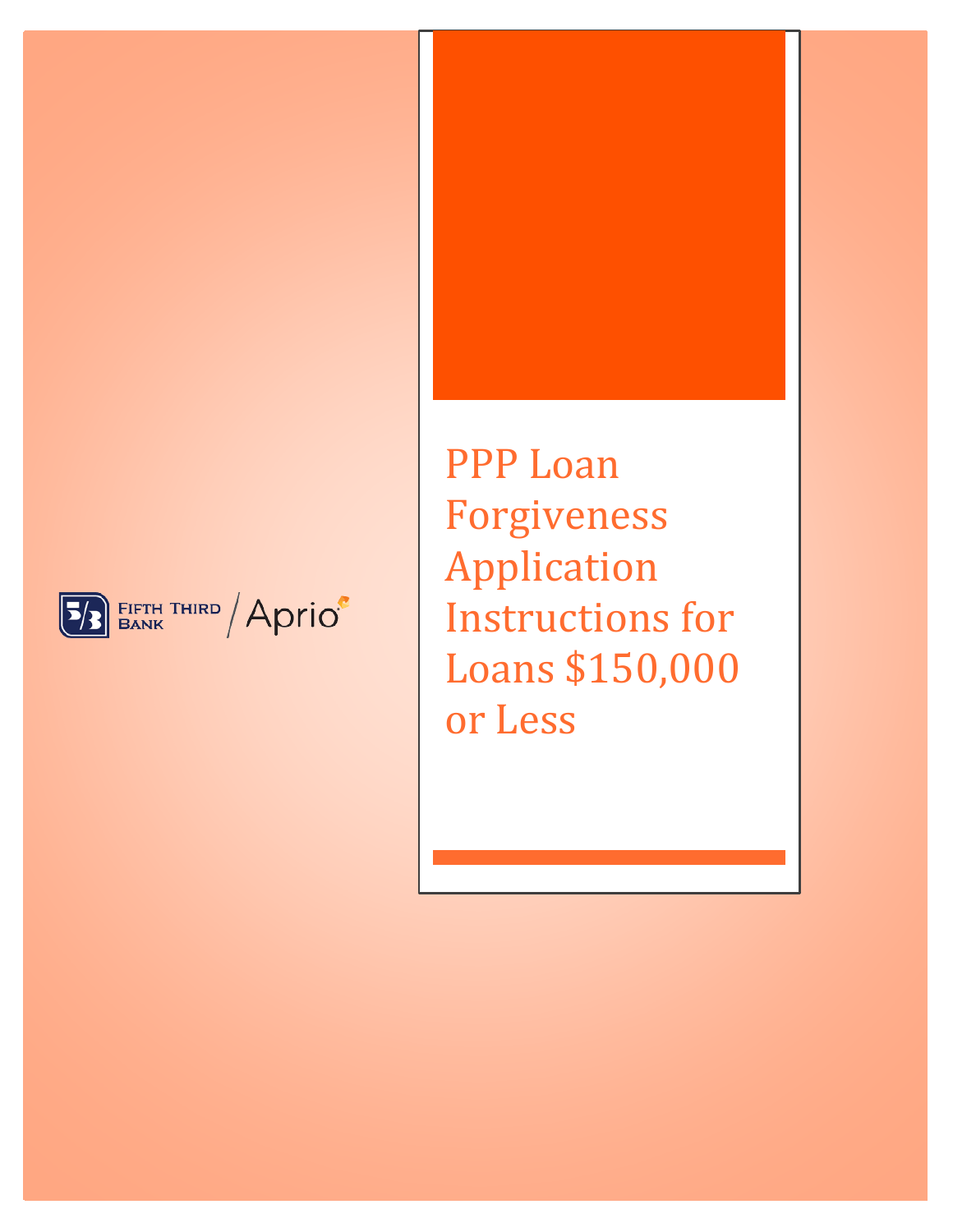

| <b>STARTING APPLICATION</b>                             |    |
|---------------------------------------------------------|----|
| 1.1: LOGIN TO FIFTH THIRD PORTAL                        |    |
| 1.2: START REQUEST                                      | 3  |
| <b>COMPANY INFORMATION</b>                              | 4  |
| 2.1: BUSINESS INFORMATION                               | 4  |
| 2.2: LOAN TYPE                                          | 4  |
| 2.3: ANNUAL SALES (OPTIONAL)                            | 5  |
| 2.4: EMPLOYEES AT TIME OF PPP LOAN APPLICATION          |    |
| 2.5: EMPLOYEES AT TIME OF FORGIVENESS APPLICATION       |    |
| 2.6: START OF COVERED PERIOD/LOAN DISBURSEMENT DATE     | 6  |
| 2.7: END OF THE COVERED PERIOD                          | 6  |
| 2.8: DRAWS OF MORE THAN \$2 MILLION                     | 6  |
| 2.9: PPP LOAN AMOUNT                                    | 7  |
| <b>PAYROLL INFORMATION</b>                              | 7  |
| 3.1: AMOUNT OF LOAN SPENT ON PAYROLL COSTS              | 7  |
| <b>LOAN FORGIVENESS SUMMARY</b>                         | 7  |
| 4.1: REQUESTED LOAN FORGIVENESS AMOUNT                  | 9  |
| 4.2: ESTIMATED FORGIVENESS GAP (REMAINING LOAN BALANCE) | 11 |
| 4.3: PAYROLL SUPPORTING DOCUMENTS                       | 12 |
| 4.4: CERTIFICATION BY AUTHORIZED REPRESENTATIVE         | 12 |
| <b>DOCUMENTATION</b>                                    | 13 |
| 5.1: UPLOAD SUPPORTING DOCUMENTS                        | 13 |
| 5.2: SUBMIT FOR REVIEW                                  | 14 |
|                                                         |    |

Fifth Third Bank, National Association and Aprio provide the following content as general guidance offered on an informational basis to assist you and your company in evaluating the SBA programs. Due to the evolving nature of the SBA programs, and the lack of final published regulations, additional changes may affect the validity or timeliness of the content. Every client situation is unique, so Fifth Third Bank and Aprio recommend that you consult legal counsel to determine the best outcome for your company based on your company's specific circumstances. Aprio does not represent any financial institution or serve as an agent for any financial institution, and Aprio is not responsible for the actions of any other third party.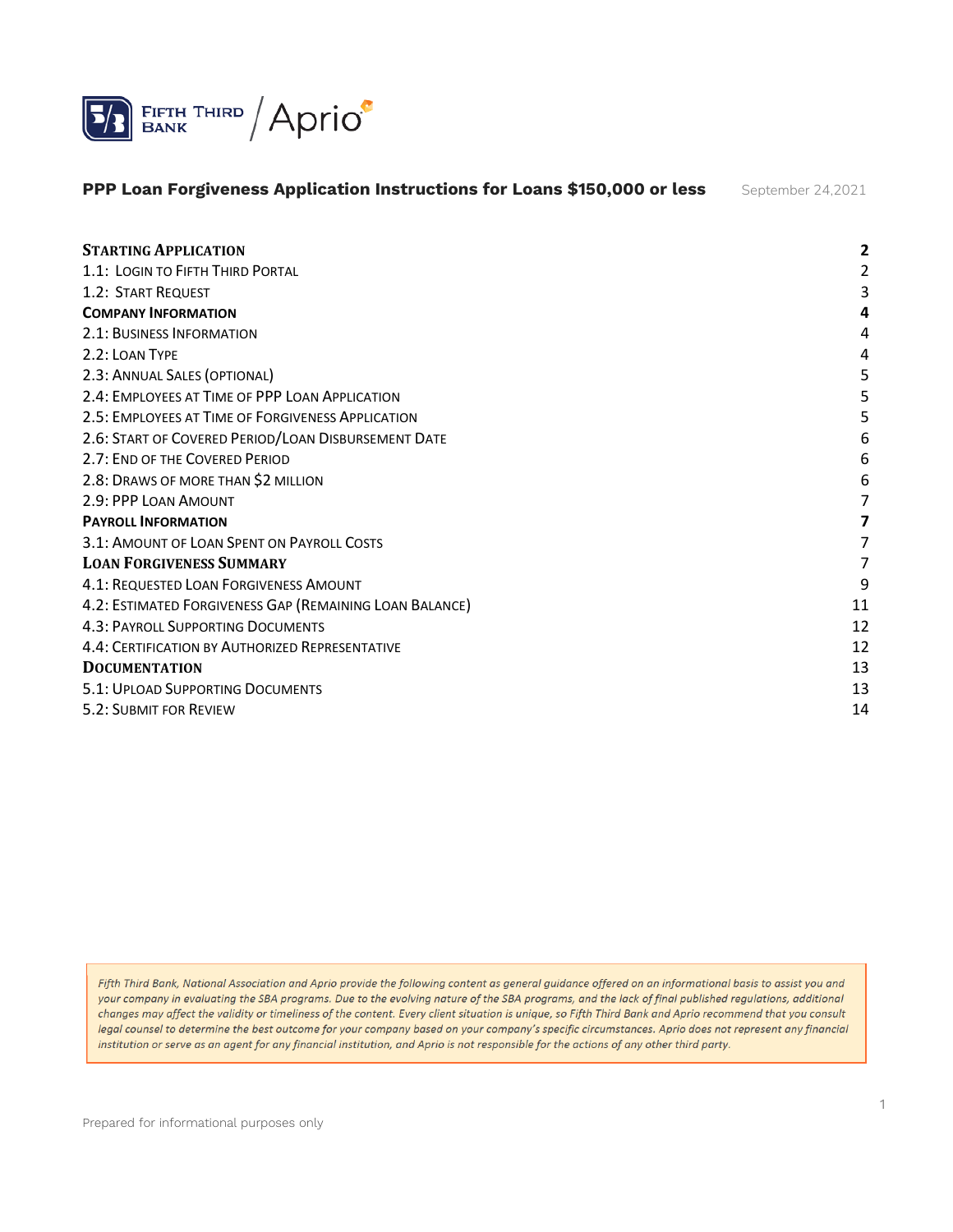

This guide will assist with completing the PPP loan forgiveness application using the Fifth Third PPP online self-service portal for loans \$150,000 or less. All action items will be reflected in Green. You may logout of the portal at any time and return to resume your application. Once you submit the application for review, you will no longer be permitted to make changes to your application.

Additional help is available through our PPP Central Support Team at 877-579-5300 (Hours: M-F, 8 am to 5 pm ET).

## <span id="page-2-0"></span>**Starting Application**

# <span id="page-2-1"></span>1.1: Login to Fifth Third Portal

| Existing Customers: Look Up Your Account                                                                                                                                                                                                                                            |                            |
|-------------------------------------------------------------------------------------------------------------------------------------------------------------------------------------------------------------------------------------------------------------------------------------|----------------------------|
| We will use this information to look up your company information and when applicable your<br>Paycheck Protection Program (PPP) loan information. If you have recently submitted an<br>application, please check your email for information on how to check the status of your loan. |                            |
| Not an existing customer? Click here to get started.                                                                                                                                                                                                                                |                            |
| Business TIN (EIN or SSN)<br>Ø                                                                                                                                                                                                                                                      | Ŧ                          |
| Authorized Representative Email Address                                                                                                                                                                                                                                             |                            |
|                                                                                                                                                                                                                                                                                     | $\left( \mathrm{I}\right)$ |
| Authorized Representative Personal SSN<br>Ø                                                                                                                                                                                                                                         | Œ                          |
| I'm not a robot<br>Privacy - Terms                                                                                                                                                                                                                                                  |                            |
| Find My Account                                                                                                                                                                                                                                                                     |                            |

Enter login credentials to access your account and select Find My Account.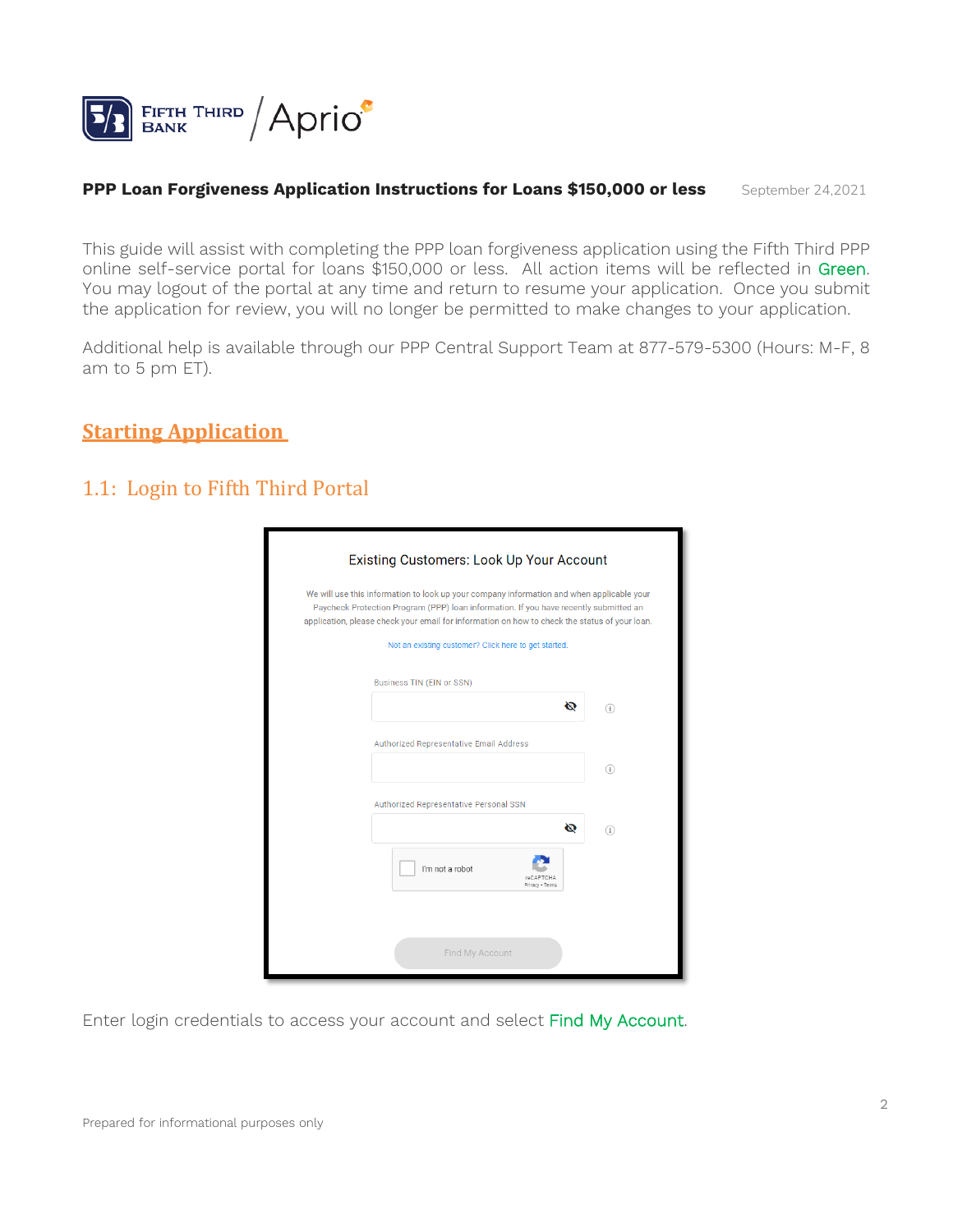

The Business TIN is the tax ID number (EIN or SSN) currently associated with the PPP loan. The Authorized Representative Email Address is the email on record for an authorized representative of the business. The Authorized Representative Personal SSN is the authorized representative's social security number. If you are having trouble logging in, please contact the PPP Central Support Team by calling 877-579-5300.

## <span id="page-3-0"></span>1.2: Start Request

| <b>FIFTH THIRD</b><br>Paycheck Protection Program<br><b>BANK</b> |                                                                                                                                                                                                                                                                                                                                                                                                                                                                                    |                             |
|------------------------------------------------------------------|------------------------------------------------------------------------------------------------------------------------------------------------------------------------------------------------------------------------------------------------------------------------------------------------------------------------------------------------------------------------------------------------------------------------------------------------------------------------------------|-----------------------------|
|                                                                  | Fifth Third Bank is pausing the submission of new loan forgiveness applications.<br>Currently the SBA Portal is not prepared to begin accepting new forgiveness applications<br>under recently released requirements by the SBA on January 19, 2021. Therefore, lenders<br>must wait for the SBA Portal to update before we can begin submitting new forgiveness<br>applications again. We will notify you as soon as we can begin accepting new loan<br>forgiveness applications. |                             |
|                                                                  | You can add                                                                                                                                                                                                                                                                                                                                                                                                                                                                        |                             |
|                                                                  | PPP Loan Forgiveness<br>$\ddot{}$<br>Loans of \$150,000 of less                                                                                                                                                                                                                                                                                                                                                                                                                    | Start Request $\rightarrow$ |

Upon login, a prompt will be provided to begin the application process. Select Start Request.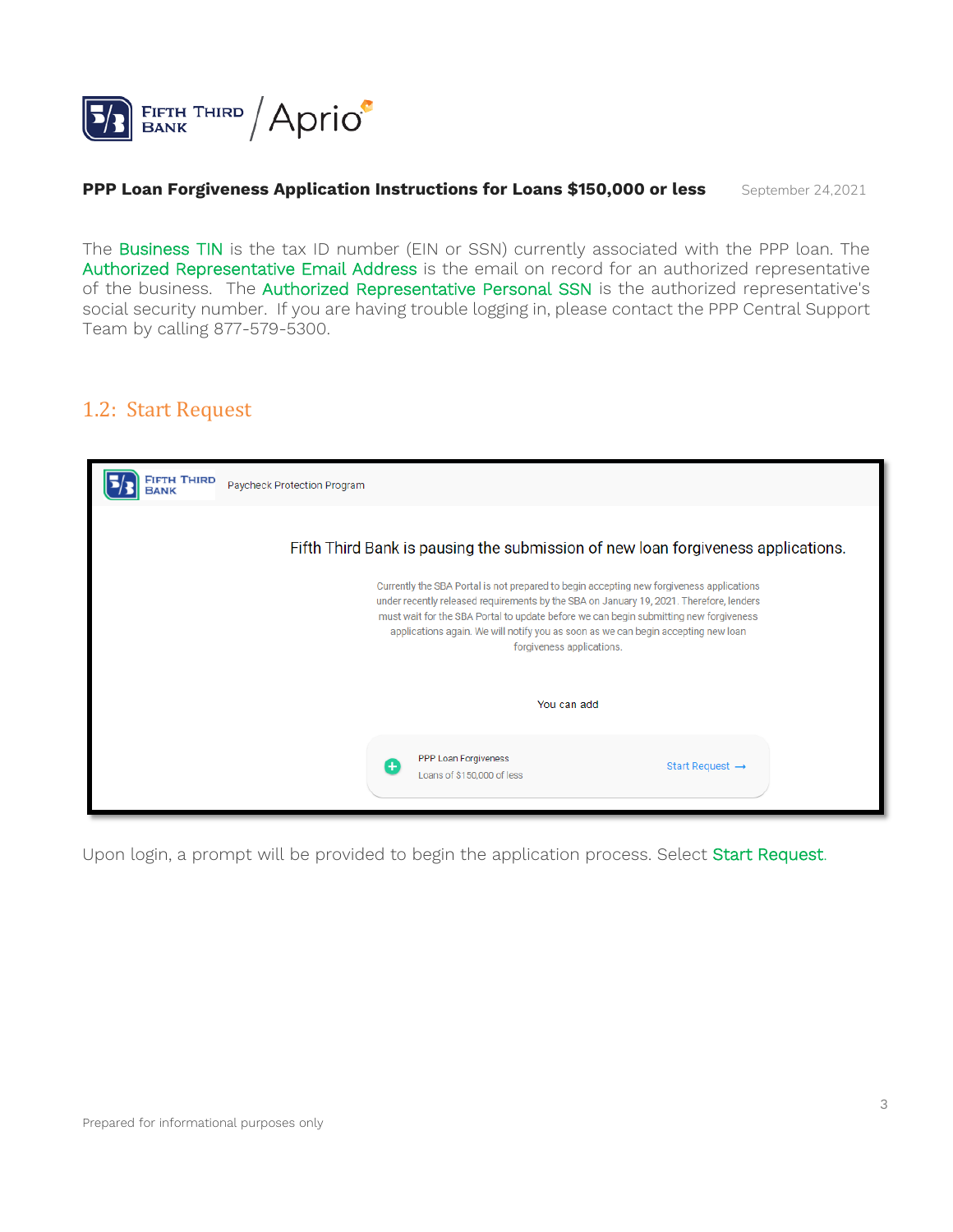

# <span id="page-4-0"></span>Company Information

## <span id="page-4-1"></span>2.1: Business Information



Your business name, address, city, state, zip code and phone number are pre-filled by Fifth Third. There is no entry required here. If this information is incorrect, please contact the PPP Central Support Team by calling 877-579-5300.

## <span id="page-4-2"></span>2.2: Loan Type

| <b>Application Information</b> |   |                              |
|--------------------------------|---|------------------------------|
| Loan Type                      |   |                              |
| <b>First Draw PPP Loan</b>     | ᢛ | $\left( \frac{1}{2} \right)$ |
|                                |   |                              |

Loan type field is pre-filled by Fifth Third. There is no entry required here. If this information is incorrect, please contact the PPP Central Support Team by calling 877-579-5300.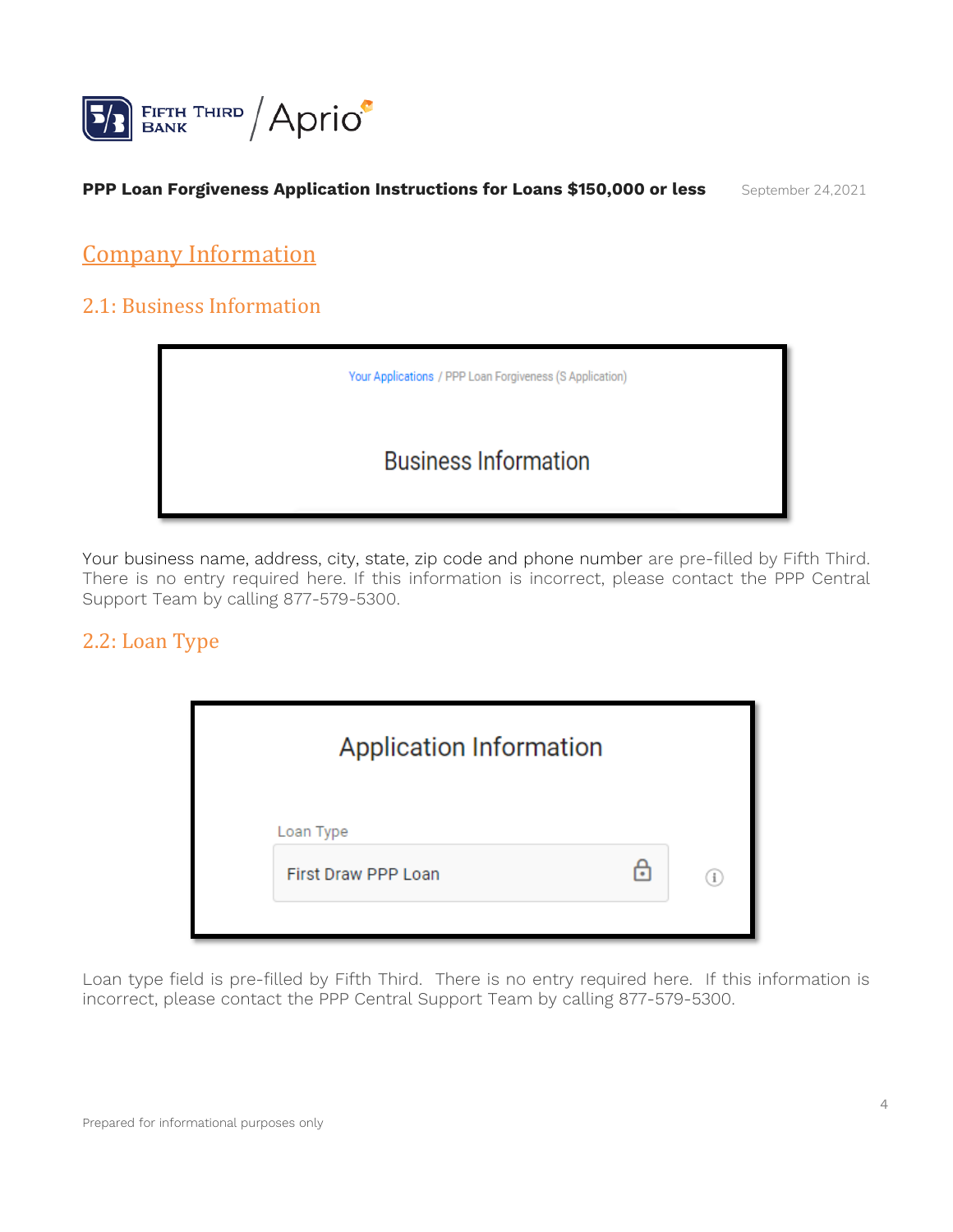

## <span id="page-5-0"></span>2.3: Annual Sales (optional)

| <b>Annual Sales (optional)</b> |  |
|--------------------------------|--|
| \$ 0.00                        |  |
|                                |  |

Enter annual sales for the most recent 12-month period available. This field is used by the lender for CRA purposes. It is an optional field.

## <span id="page-5-1"></span>2.4: Employees at Time of PPP Loan Application

| Employees at time of PPP Loan Application |  |
|-------------------------------------------|--|
|                                           |  |
|                                           |  |

Enter the number of employees at time of PPP loan application. This is the total number of employees at the time of the original PPP loan application was submitted. This amount is prefilled by Fifth Third but may be changed by you, if necessary.

### <span id="page-5-2"></span>2.5: Employees at Time of Forgiveness Application

| Employees at time of Forgiveness Application |  |
|----------------------------------------------|--|
|                                              |  |
|                                              |  |

Enter the number of employees at time of forgiveness application. This is the total number of employees at the time that this PPP loan forgiveness application will be submitted.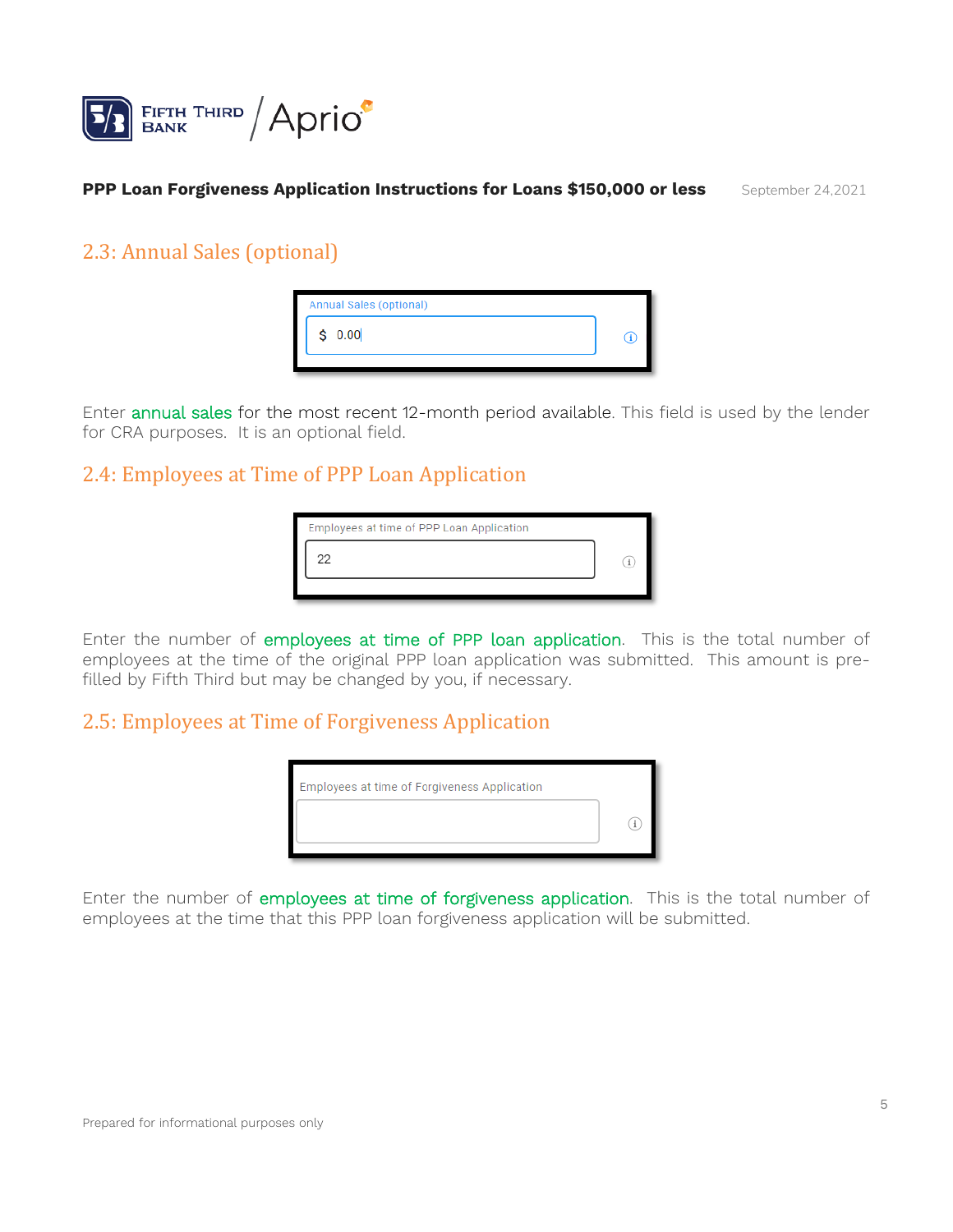

## <span id="page-6-0"></span>2.6: Start of Covered Period/Loan Disbursement Date

| 04/20/2020 |  |
|------------|--|
|            |  |

The start of the Covered Period is the date the loan funds were disbursed to you. This amount is pre-filled by Fifth Third. There is no entry required here. If this information is incorrect, please contact the PPP Central Support Team by calling 877-579-5300.

## <span id="page-6-1"></span>2.7: End of the Covered Period

| <b>End of Covered Period</b> |  |
|------------------------------|--|
|                              |  |
|                              |  |

Enter the end of the Covered Period. The Covered Period may be any length from 8 to 24 weeks, as selected by you. If you received a Second Draw PPP Loan, the Covered Period for your First Draw PPP Loan cannot overlap Covered Period for your Second Draw Loan.

## <span id="page-6-2"></span>2.8: Draws of more than \$2 million

| Has the Borrower (together with affiliates, if applicable) |  |
|------------------------------------------------------------|--|
| received First Draw PPP Loans of \$2 million or more or    |  |
| Second Draw PPP Loans of \$2 million or more?              |  |
| Yes<br>No                                                  |  |

If you (together with affiliates, if applicable) received a First Draw PPP Loans of \$2 million or more or Second Draw PPP Loans of \$2 million or more, select Yes. Otherwise, select No. This question refers to First Draw Loans and Second Draw Loans exclusively, not the First Draw and Second Draw combined.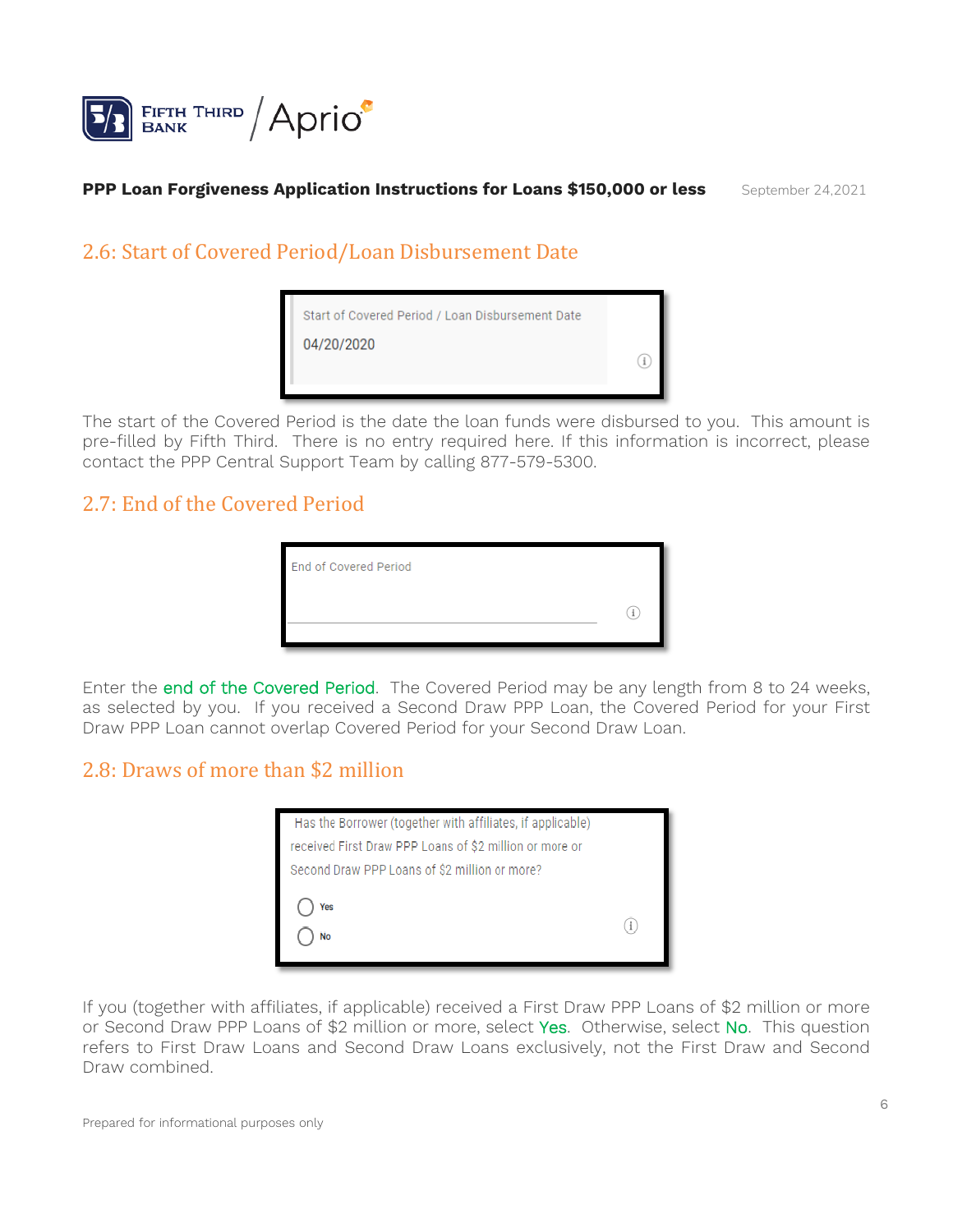

### <span id="page-7-0"></span>2.9: PPP Loan Amount

| PPP Loan Amount |  |
|-----------------|--|
| 96100.0         |  |

The PPP loan amount field is pre-filled by Fifth Third. There is no entry required here. If this information is incorrect, please contact the PPP Central Support Team by calling 877-579-5300.

# <span id="page-7-1"></span>Payroll Information

## <span id="page-7-2"></span>3.1: Amount of Loan Spent on Payroll Costs

<span id="page-7-3"></span>

|         | Amount of Loan Spent on Payroll Costs |  |
|---------|---------------------------------------|--|
| \$ 0.00 |                                       |  |

Enter amount of loan spent payroll costs during the Covered Period. The amount entered cannot exceed the loan amount.

Payroll costs must be paid during the Covered Period or incurred during the Covered Period and paid by the next payroll cycle after the end of the Covered Period. Payroll costs paid do NOT have to be incurred during the Covered Period. Payroll costs are considered paid on the day that paychecks are distributed, or the Borrower originates an ACH credit transaction.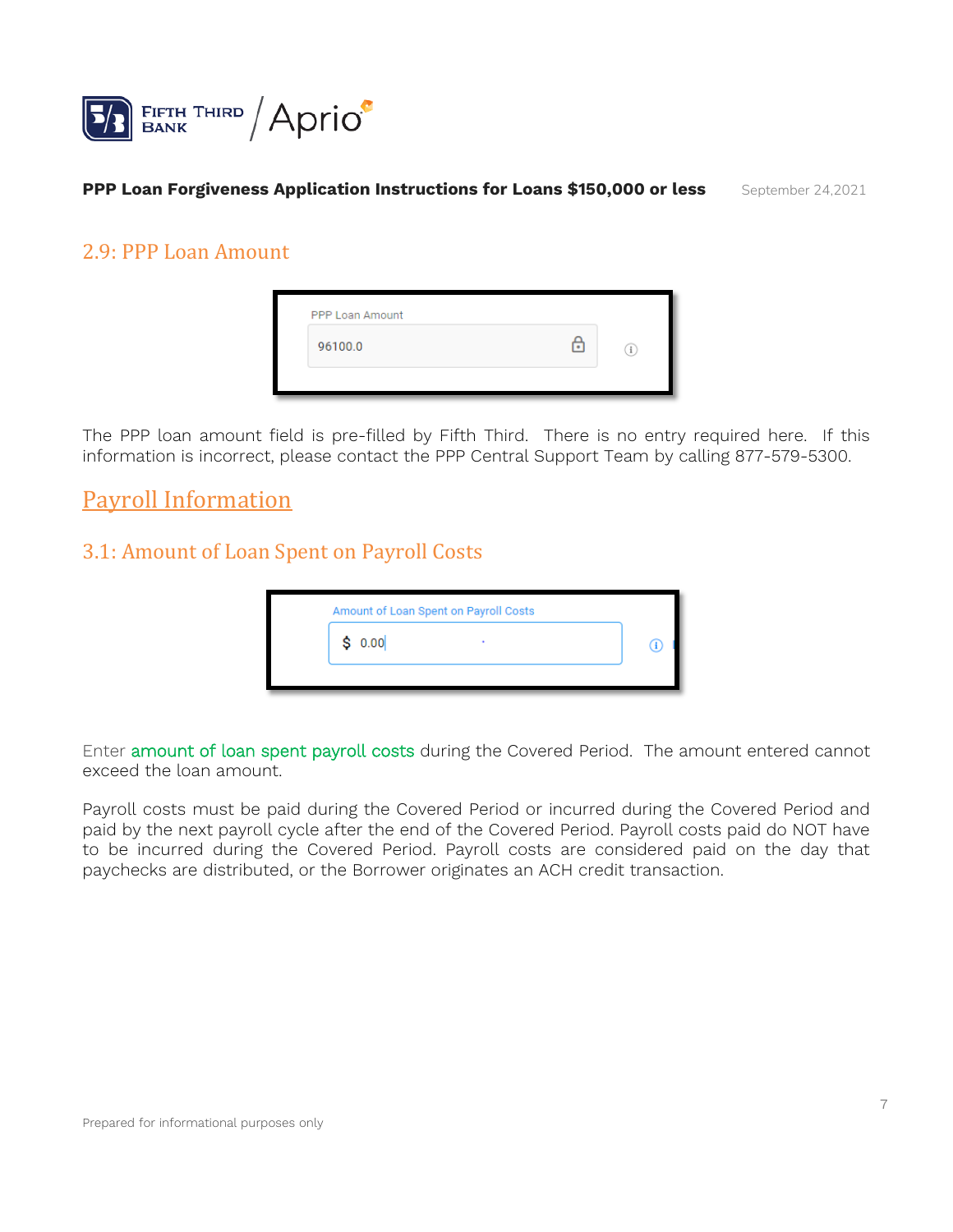

Total payroll costs include:

- 1. Cash Compensation for Employees: The sum of gross salary, gross wages, gross tips, gross commissions, paid leave (vacation, family, medical or sick leave, not including leave covered by the Families First Coronavirus Response Act), and allowances for dismissal or separation paid or incurred during the Covered Period. Payroll costs that are qualified wages taken into account in determining the Employer Retention Credit are not eligible for loan forgiveness and should be excluded. For each individual employee, the total amount of cash compensation eligible for forgiveness may not exceed an annual salary of \$100,000, as prorated for the Covered Period. For an 8-week Covered Period, the maximum is \$15,385. For a 24-week Covered Period, the maximum is \$46,154.
- 2. Cash Compensation for Owners: Enter any amounts the Borrower paid to owners (owneremployees of a C-Corporation or S-Corporation with an ownership stake of 5% or more, a self-employed individual, or general partners). For each individual owner in total across all businesses, this amount is capped at (a) \$20,833 (the 2.5-month equivalent of \$100,000 per year), or (b) the 2.5-month equivalent of the individual's applicable compensation in the year that was used to calculate the loan amount (2019 or 2020), whichever is lower.

The applicable compensation for an owner-employee of a C-Corporation or S-Corporation is based on the Form W-2.

The applicable compensation for a general partner is based on the net self-employment earnings on the Schedule K-1 (reduced by claimed section 179 expense deduction, unreimbursed partnership expenses, and depletion from oil and gas properties) multiplied by 0.9235.

To determine the applicable compensation for a sole-proprietor or independent contractor, borrowers should consider when they applied to obtain a PPP loan. Soleproprietor and independent contractor borrowers who applied for a PPP loan prior to March 8, 2021 will determine the applicable compensation based on their net profit from their Form 1040 Schedule C. Borrowers who applied for a PPP loan on or after March 8, 2021 had the option to use either their net profit or gross income from their Form 1040 Schedule C to calculate their loan amount. Sole-proprietor and independent contractor borrowers who applied for a PPP loan on or after March 8, 2021 will determine the applicable compensation in accordance with the how the borrower calculated the loan amount upon applying for the PPP loan, either using net profit or gross income. Borrowers that elected to use gross income to calculate the loan amount should base the calculation on gross income minus expenses reported on lines 14 (employee benefit programs), 19 (pension and profit-sharing plans), and 26 (wages (less employment credits)) of IRS Form 1040, Schedule C.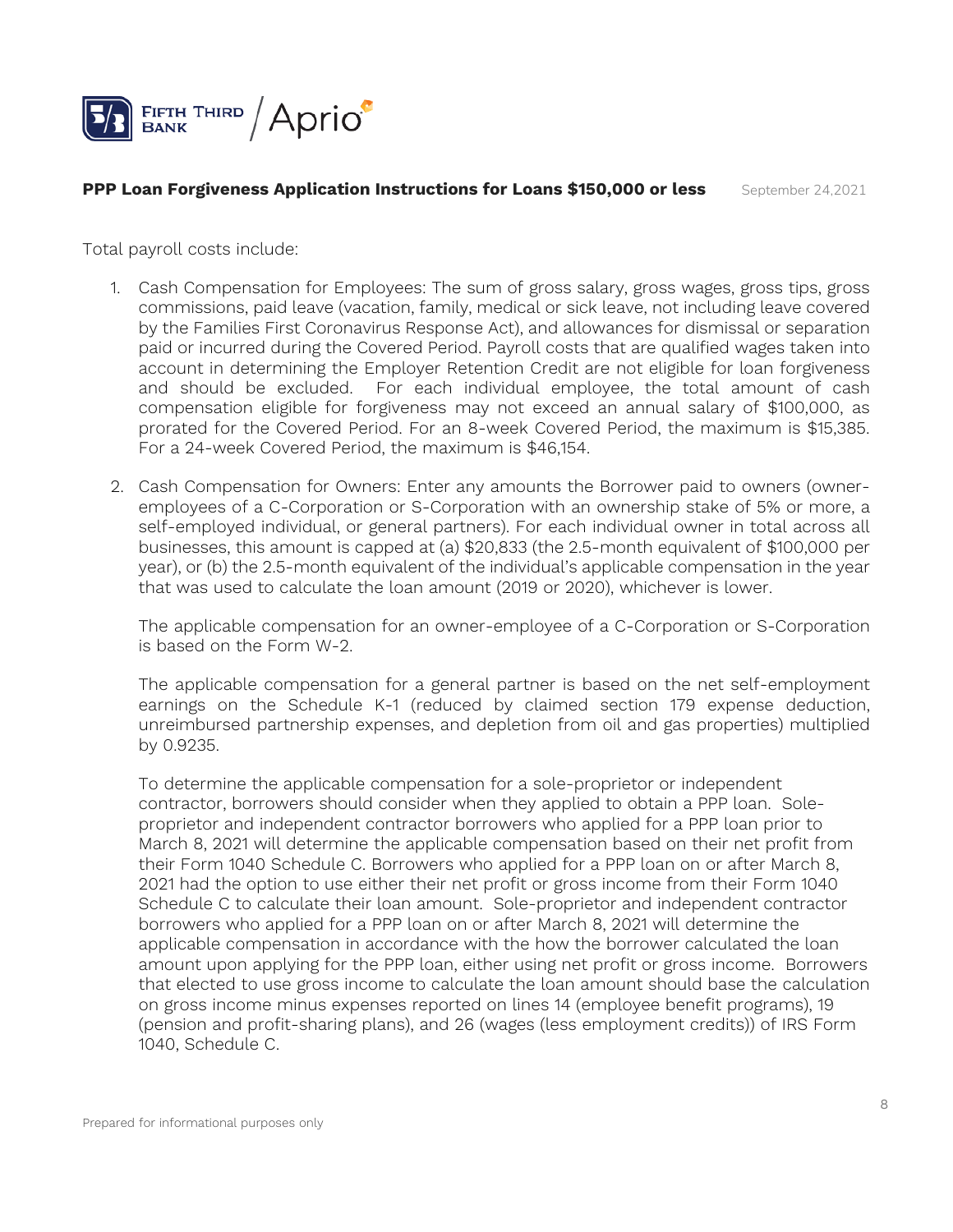

- 3. Employee Insurance: This is the total amount paid by the Borrower for employer contributions to group health, life, disability, vision, and dental insurance contributions, but excluding any pre-tax or after-tax contributions paid by employees. Do not add contributions for these benefits made on behalf of a self-employed individual, general partners, or owner-employees of an S-corporation, because such payments are already included in their compensation.
- 4. Employee Retirement Contributions: This is the total amount paid by the Borrower for employer contributions to employee retirement plans, excluding any pre-tax or after-tax contributions by employees. Do not add employer retirement contributions made on behalf of a self-employed individual or general partners, because such payments are already included in their compensation.
- 5. Employee Taxes: This is the total amount paid by the Borrower for employer state and local taxes paid by the borrower and assessed on employee compensation (e.g., state unemployment insurance tax), excluding any taxes withheld from employee earnings.

### **Loan Forgiveness Summary**

## <span id="page-9-0"></span>4.1: Requested Loan Forgiveness Amount

| Requested Loan Forgiveness Amount |  |
|-----------------------------------|--|
| 0.00                              |  |
|                                   |  |

The Requested loan forgiveness amount is calculated as the lesser of the following amounts:

1. Sum of Payroll costs plus any amount spent on eligible nonpayroll costs (described below) minus any required reductions (described below),

2. The Full PPP Loan Amount

This amount is pre-filled by Fifth Third with the amount of payroll costs from Step 3.1. If this amount is equal to your loan amount, there is no entry required here. If the amount from Step 3.1 Is less than your loan amount, you can change this to include eligible nonpayroll costs paid and incurred during the Covered Period.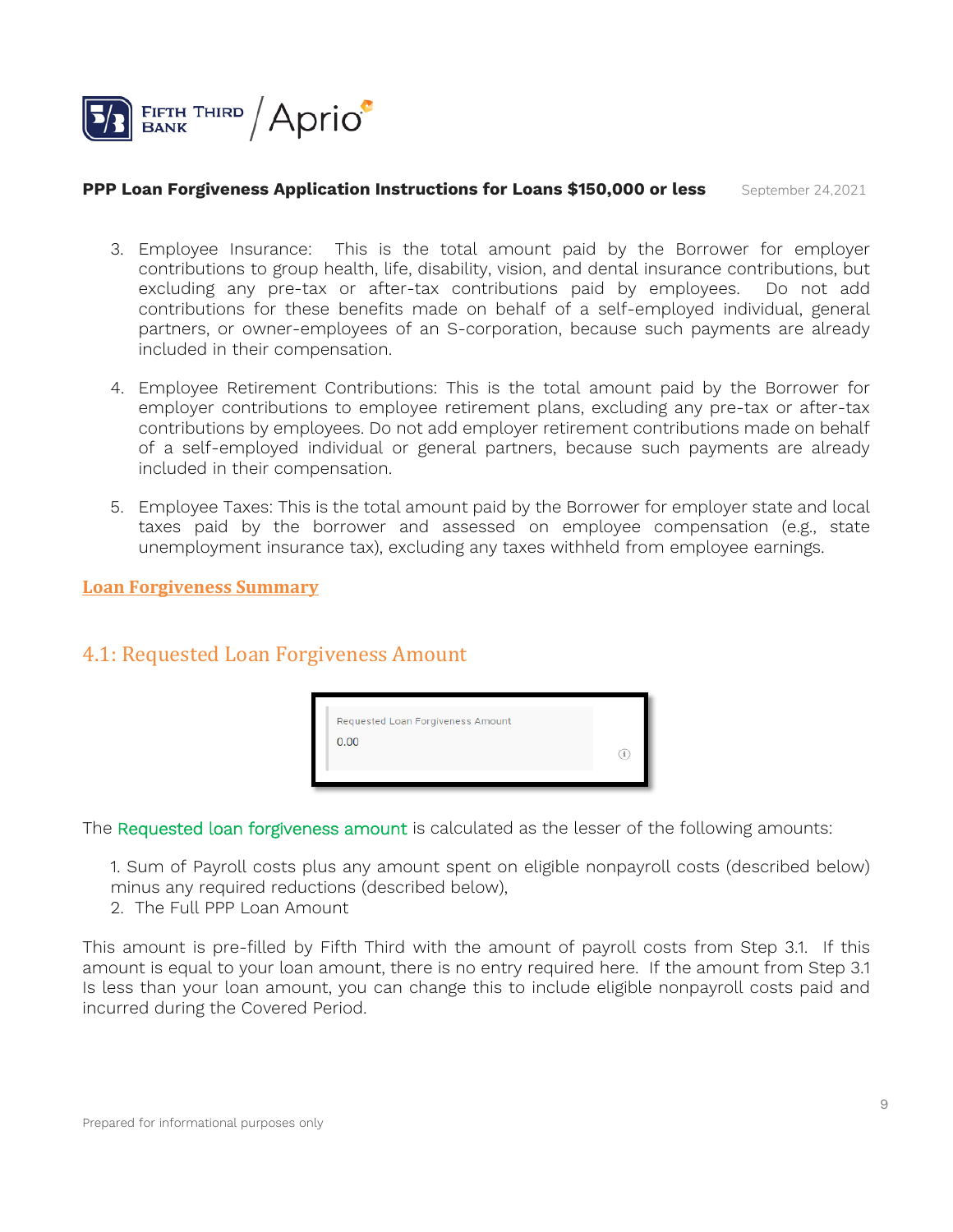

Nonpayroll Costs: Eligible nonpayroll costs consist of:

a. covered mortgage obligations: payments of mortgage interest (not including any prepayment or payment of principal) on any business mortgage obligation on real or personal property incurred before February 15, 2020 ("business mortgage interest payments");

b. covered rent obligations: business rent or lease payments pursuant to lease agreements for real or personal property in force before February 15, 2020 ("business rent or lease payments");

c. covered utility payments: business payments for a service for the distribution of electricity, gas, water, telephone, transportation, or internet access for which service began before February 15, 2020 ("business utility payments");

d. covered operations expenditures: payments for any business software or cloud computing service that facilitates business operations, product or service delivery, the processing, payment, or tracking of payroll expenses, human resources, sales and billing functions, or accounting of tracking of supplies, inventory, records, and expenses;

e. covered property damage costs: costs related to property damage and vandalism or looting due to public disturbances that occurred during 2020 that were not covered by insurance or other compensation;

f. covered supplier costs: expenditures made to a supplier of goods for the supply of goods that are essential to the operations of the Borrower at the time at which the expenditure is made, and made pursuant to a contract, order, or purchase order in effect prior to the beginning of the Covered Period (for perishable goods, the contract, order, or purchase order may have been in effect before or at any time during the Covered Period); and

g. covered worker protection expenditures: operating or capital expenditures that facilitate the adaptation of the business activities of an entity to comply with the requirements established or guidance issued by the Department of Health and Human Services, the Centers for Disease Control, or the Occupational Safety and Health Administration, or any equivalent requirements established or guidance issued by a State or local government, during the period starting March 1, 2020 and ending on the date on which the national emergency declared by the President with respect to the Coronavirus Disease 2019 (COVID-19) expires related to maintenance standards for sanitation, social distancing, or any other worker or customer safety requirement related to COVID-19, but does not include residential real property or intangible property.

Eligible nonpayroll costs cannot exceed 40% of the total forgiveness amount. An eligible nonpayroll cost must be either paid during the Covered Period or incurred during the Covered Period and paid on or before the next regular billing date, even if the billing date is after the Covered Period. Count nonpayroll costs that were both paid and incurred only once.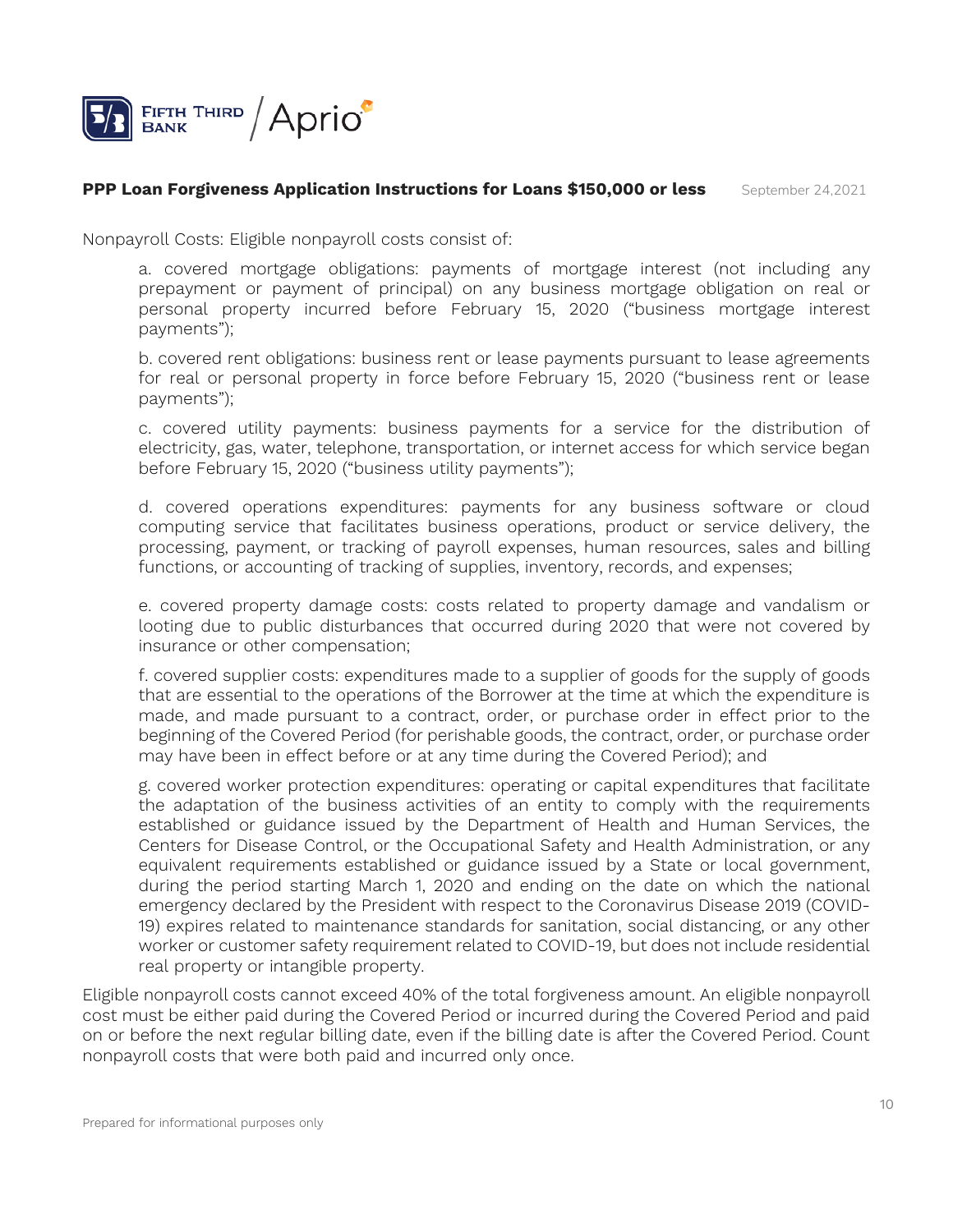

FTE and Salary/Wage Reductions: Borrowers that received a PPP loan of more than \$50,000 and Borrowers of \$50,000 or less that together with their affiliates received First Draw PPP Loans totaling \$2 million or more or Second Draw PPP Loans totaling \$2 million or more must adjust their "Requested Loan Forgiveness Amount" due to statutory requirements concerning reductions in either full-time equivalent employees or employee salary and wages. Such a Borrower is not subject to any reductions if the Authorized Representative of the Borrower can attest (1) that the Borrower did not reduce annual salaries or hourly wages of any employee by more than 25 percent during the Covered Period compared to the most recent full quarter before the Covered Period, and (2) that either (a) the Borrower did not reduce the number of employees or the average paid hours of employees between January 1, 2020 and the end of the Covered Period or (b) the Borrower was unable to operate during the Covered Period at the same level of business activity as before February 15, 2020, due to compliance with requirements established or guidance issued between March 1, 2020, and December 31, 2020 (or, for a PPP loan made after December 27, 2020, requirements established or guidance issued between March 1, 2020 and the last day of the Covered Period) by the Secretary of Health and Human Services, the Director of the Centers for Disease Control and Prevention, or the Occupational Safety and Health Administration, related to the maintenance of standards of sanitation, social distancing, or any other work or customer safety requirement related to COVID-19.

If the Borrower does not satisfy these requirements and is potentially subject to reductions in its Requested Loan Forgiveness Amount, the Borrower must follow SBA Form 3508 and its instructions to calculate its Requested Loan Forgiveness Amount. The Borrower is not required to submit the Form 3508 or any related documentation with this forgiveness application. However, SBA may request information and documents to review those calculations as part of its loan review and audit processes.

# <span id="page-11-0"></span>4.2: Estimated Forgiveness Gap (Remaining Loan Balance)

| 0.00 |  |
|------|--|

The estimated forgiveness gap is the calculated remaining loan balance after deducting the forgiveness amount from the original loan amount. This amount Is pre-filled by Fifth Third. There is no entry required here.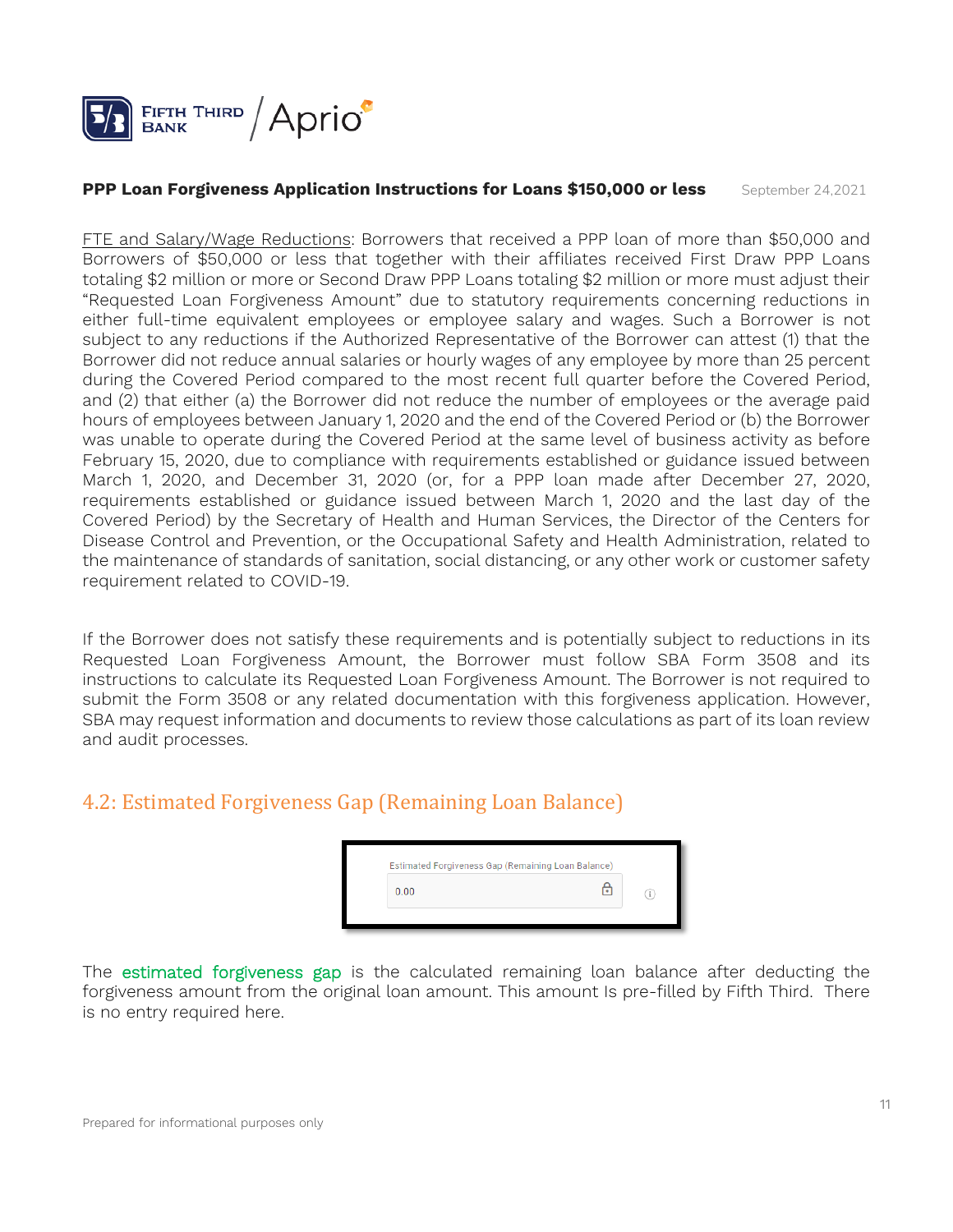

### <span id="page-12-0"></span>**PPP Loan Forgiveness Application Instructions for Loans \$150,000 or less** September 24,2021 4.3: Payroll Supporting Documents

| Are the payroll supporting documents you plan to          |
|-----------------------------------------------------------|
| upload provided by a third party or software program?     |
|                                                           |
|                                                           |
|                                                           |
| If yes, the third party payroll provider name or software |
| program name is required below.                           |
|                                                           |
|                                                           |
| An answer to this question is required                    |
|                                                           |

Answer Yes if you plan to upload supporting payroll documents provided by a third-party payroll company or plan to upload documents generated using a payroll software program. Enter the thirdparty payroll provider's name or software program used. Answer No if you plan to upload supporting payroll documents prepared by you or someone at your organization.

## <span id="page-12-1"></span>4.4: Certification by Authorized Representative

| <b>LEE ROWE</b><br>Justin.elanjian@aprio.com                                                                                                   |
|------------------------------------------------------------------------------------------------------------------------------------------------|
| (248) 830-9756<br>1986 BAYOU DR BLOOMFIELD HILLS, MI                                                                                           |
| Social Security Number                                                                                                                         |
| XXX-XX-XXXX                                                                                                                                    |
| I certify that I am the Authorized Representative and I<br>agree with the eSign Consent agreement to use electronic<br>records and signatures. |
| I certify that I am the Authorized Representative and I<br>agree with the PPP Loan Forgiveness Borrower<br>Certifications.                     |
|                                                                                                                                                |

Certify that you agree to the terms and conditions of the Fifth Third loan forgiveness application.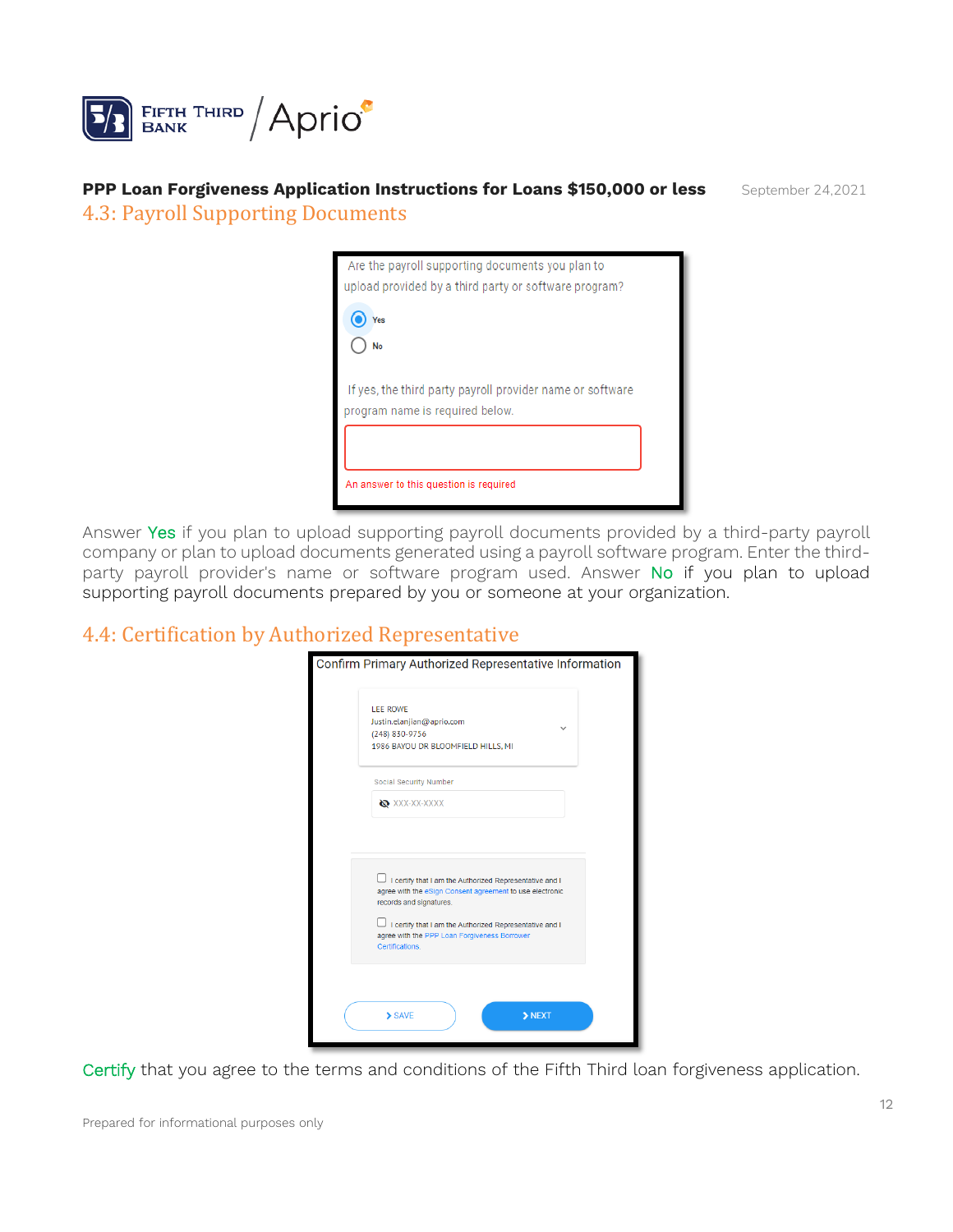

### <span id="page-13-0"></span>**Documentation**

## <span id="page-13-1"></span>5.1: Upload Supporting Documents



In this section you will be prompted to upload all required supporting documents. Please note size limit is 35 MB per document. Documents may be divided into the multiple documents to meet the size requirements. In order to minimize issues uploading your loan records into the platform, we recommend no more than 3,000 record lines per upload file.

Due to changes in the document requirements for the 3508S and the expanded use of this application form type for PPP loans up to \$150,000, documents are no longer required at the time of application for First Draw loans.

If your application is for a Second Draw loan and you have not provided documents to show evidence of the 25% revenue reduction, based on the questions you answered in this application, please upload those documents as Other Documents below.

Documentation supporting to substantiate 25% gross receipt reduction (only one set is required): Refer to [FAQ](https://www.sba.gov/sites/default/files/2021-03/HowtoCalculateSecondDrawFAQs%203.12.21%20FINAL-508.pdf) for details on Information required

• Quarterly financial statements for the entity. If the financial statements are not audited, the Applicant must sign and date the first page of the financial statement and initial all other pages, attesting to their accuracy. If the financial statements do not specifically identify the line item(s) that constitute gross receipts, the Applicant must annotate which line item(s) constitute gross receipts.

• Annual IRS income tax filings of the entity (required if using an annual reference period). If the entity has not yet filed a tax return for 2020, the Applicant must fill out the return forms, compute the relevant gross receipts value (see Question 5), and sign and date the return, attesting that the values that enter into the gross receipts computation are the same values that will be filed on the entity's tax return.

If additional documents are required, Fifth Third will follow up with after the initial review of the forgiveness application.